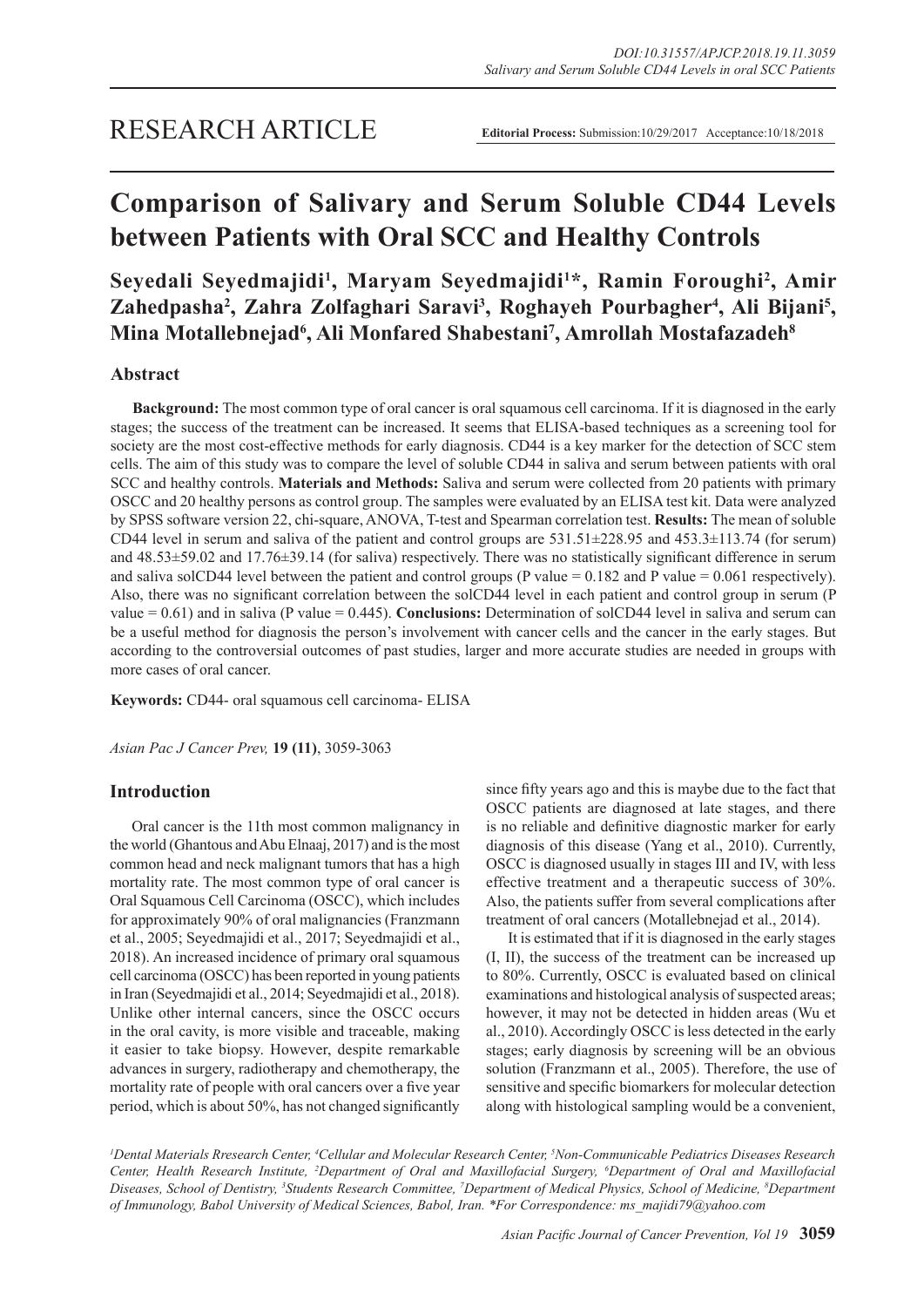#### *Seyed Ali Seyedmajidi et al*

accessible, non-invasive and inexpensive method for OSCC diagnosis (Yang et al., 2010, Wu et al., 2010). It seems that ELISA-based techniques as a screening tool for society are the most cost-effective methods; because its implementation is simpler and cheaper than DNA-based techniques (Franzmann et al., 2005). WHO has defined the conditions for the early detection of an illness: 1- The disease should be prevalent and have a serious relationship with mortality. 2- The prognosis of treatment should be improved in result of the screening. 3- The benefits of screening should be greater than the potential of its losses and costs. 4- The screening tests should definitely diagnose the disease in the early stages (Franzmann et al., 2005, Yang et al., 2010). Based on our knowledge about OSCC and the results of previous studies (Franzmann et al., 2005) and (Franzmann et al., 2007), it seems that the evaluation of CD44 in serum and saliva can be as a effective community screening tool for the early diagnosis of OSCC.

CD44 is a large group of transmembrane glycoproteins. The most common form is CD44s or standard. CD44 was first introduced by Dalchav as a molecule present in surface of T lymphocytes, granulocytes, and cortical thymocytes. This protein is known as an important factor in cell interactions and cell adhesion (Dalchau et al., 1980). Some isoforms, such as standard CD44, are present in normal cells, while other isoforms are expressed mostly in tumors. Normally, CD44 is attached to the hyaluronan to stabilize the association with the extracellular matrix. The tumor cells are linked to hyaluronic acid in the extracellular matrix via CD44. The reduction of CD44 is due to the fracture of the extracellular component (ectodomain), which occurs in a large number of malignant tumors. The interruption of CD44 cleaves the tumor cells from the extracellular matrix leads to the migration of them, causing the spread of tumors and metastasis (Takamune et al., 2007). It is believed that CD44 is a key marker for the detection of SCC stem cells. The presence of cancer stem cells was first described in 2007 by Prince et al. whom used CD44 to isolate cancer stem cells (Prince et al., 2007).

The aim of this study was to compare the level of soluble CD44 in saliva and serum between patients with oral SCC and healthy controls as a molecular marker.

### **Materials and Methods**

After approval from Ethics in research Committee of Babol University of Medical Sciences, a total of 20 patients with primary OSCC (12 women and 8 men) who referred to Shahid Rajaee Hospital in Babolsar (Mazandaran province, north of Iran) who had histological confirmation before starting treatment that don't get any treatment including surgery, radiotherapy or chemotherapy were selected. Twenty healthy subjects of the control group (11 women and 9 men), were selected from patients of Babol dental school, after clinical examination and mucosal health confirmation, according to the age and sex of selected patients. People who had systemic disease or received medicine for systemic disease at the time of study were excluded.

After obtaining oral consent from the subjects, they were first asked to swallow and then put the saliva in a deionized and sterilized plastic tube for 5 minutes without swallow. Saliva were collected under resting conditions in a quiet room between 10.00 AM and 12.00 AM. Subjects should not eat or drink or smoke 90 minutes before sampling. One milliliter of blood was taken from subjects to evaluate serum soluble CD44 levels. The samples of saliva and blood were collected from each group of patients and control was placed on ice after sampling until the laboratory. Then blood and saliva were centrifuged at 2,000 and 11,000 rpm respectively for 10 minutes, and their supernatants were kept in separated micro tubes at -80° C freezer. After completion of sampling to determine the level of soluble CD44, after defrosting the samples at room temperature, they were evaluated by an ELISA test kit (Human sCD44std Platinum ELISA, eBioscience, Vienna, Austria) according to the instructions and, finally, the absorbance of light measured by micro ELISA reader and after calculations, the results were analyzed by SPSS version 22 software between two groups. To compare the means of number and age between women and men who participated in the study and in the case and control groups, chi-square and AVOVA tests were used respectively, and to compare the means of soluble CD44 levels in serum and saliva between the case and control groups T-test was used. Also, Spearman correlation test was used to determine the correlation between means of CD44 levels of serum and saliva in each case and control group. The significance level was considered  $P \le 0.05$ .

## **Results**

The mean and standard deviation of age of the subjects in patient and control groups were  $62.35 \pm 14.27$  and  $60.65 \pm 13.33$  years, respectively. Forty percent of the subjects were in patient group and 45% in the control group were male. The age and sex of the subjects were similar in both patient and control groups and there was no statistically significant difference between the two groups (P value =  $0.696$  and P value =  $0.5$  respectively). Also, there was no statistically significant difference between mean of age of women and men in the patient group



Figure 1. Comparison of solCD44 Protein Level in Serum and Saliva of Patients and Controls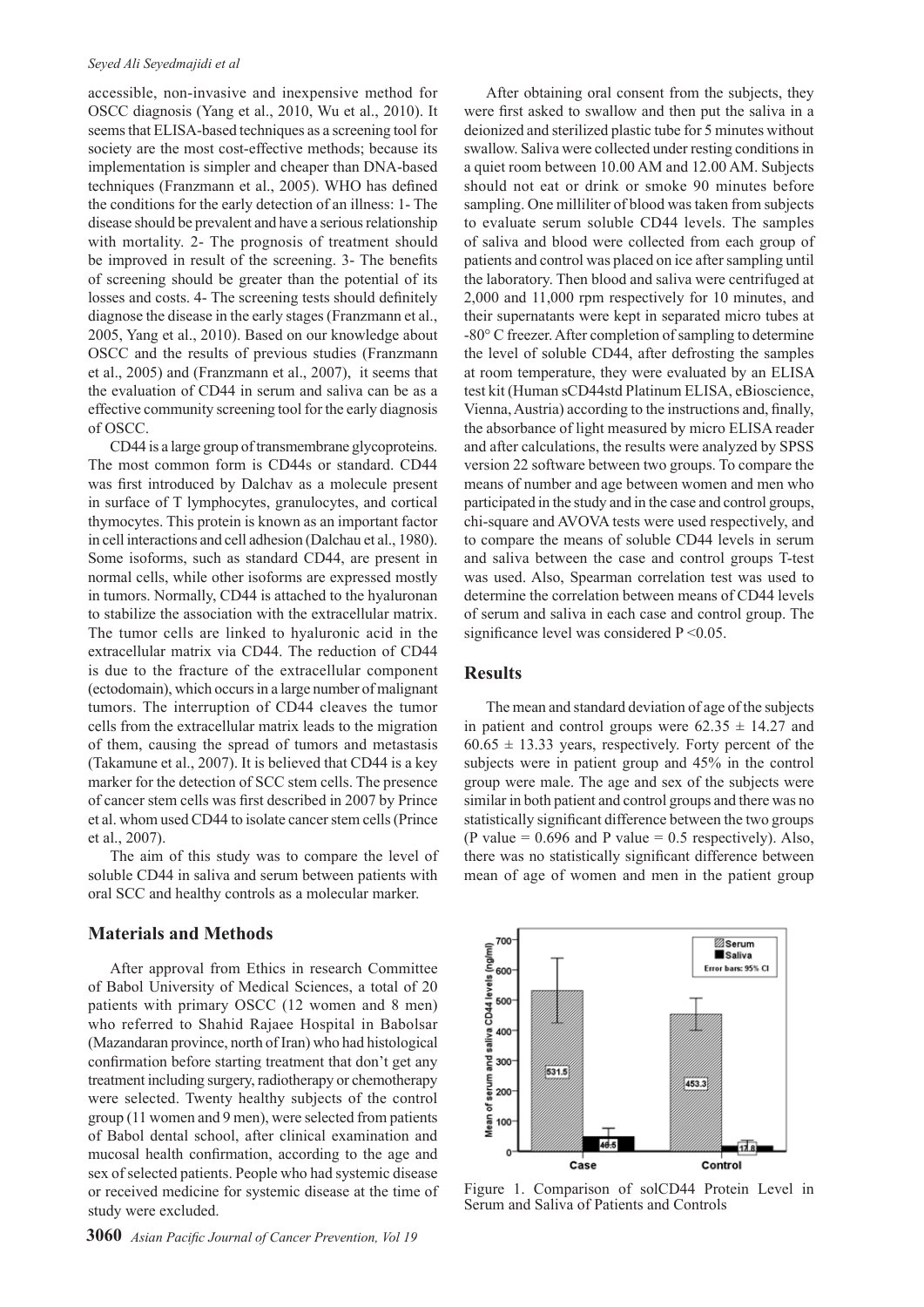Table 1. Mean and Standard Deviation of solCD44 Level in Serum and Saliva in Patients and Control Group

| CD44   | Group   | Mean $\pm$ SD (ng/ml) | P value |
|--------|---------|-----------------------|---------|
| Serum  | Case    | 531.51±228.95         | 0.182   |
|        | Control | $453.3 \pm 113.74$    |         |
| Saliva | Case    | $48.53 \pm 59.02$     | 0.061   |
|        | Control | $17.76 \pm 39.14$     |         |

(P value =  $0.897$ ) and control group (p value =  $0.711$ ). In the statistical analysis of the number of women and men there was no significant difference in each of the patient and control groups between them (P value  $= 0.371$  and P value =  $0.655$ ), respectively.

The mean and standard deviation of soluble CD44 level in serum and saliva of the patient and control groups are presented in Table 1. There was no statistically significant difference in serum solCD44 level between the patient and control groups (P value  $= 0.182$ ). Figure 1 shows the comparison of solCD44 levels of serum and saliva in both patient and control groups. According to the results, there was also no statistically significant difference in saliva solCD44 level between the patient and control groups (P value =  $0.061$ ).

Moreover, there was no significant correlation between the solCD44 level in serum and saliva in each patient and control group (P value =  $0.61$  and P value =  $0.445$ ).

## **Discussion**

The clinical findings in this study showed that patients with oral squamous cell carcinoma had an average age of 62 years. This finding is in agreement with most studies and may result from a longer exposure time and cumulative effects to peripheral carcinogens.

In the present study, soluble CD44 level in serum and saliva samples of patients with oral squamous cell carcinoma was compared with healthy subjects. Increased serum solCD44 level was seen in patient group in compare with control group but there was no significant difference; But Khamis et al., in their study, measured all standard isoforms and variants of solCD44, concluded that serum levels of CD44 in patients with OSCC were significantly higher than patients with benign epithelial tumor, as well as healthy subjects in control group (Khamis et al., 2017). High serum levels of CD44 in patients with OSCC could be related to the amount of extracellular contraction of the CD44 antigen released by the remaining stem cells in the tumor mass (Allegra et al., 2012, Patel et al., 2016).

CD44 is known as a poor prognosis marker for detection of SCC cancer stem cells (Khamis et al., 2017). Recent studies indicate that CD44 is an important biomarker for the subset of cancerous stem cells that has the ability to self-regenerate and the capacity to initiation, progression, invasion, metastasis, relapse of tumors, and resistance to chemotherapy and radiotherapy (Koukourakis et al., 2013). This cellular subset was first isolated by Bonnet and Dick, (1997) from acute myeloid leukemia samples. Cancer stem cells, also have been detected from brain tumors, by Singh et al., (2003) and

Singh et al., (2003); in prostate tumors by Collins et al., (2005) and Collins et al., (2005); in colorectal cancer by Dalerba et al., (2007); in pancreatic tumors by Li et al., (2007) and in lung tumors by Ho et al., (2007).

In 2007, Prince et al., (2007) recognized a subset of cells in head and neck tumors that indicate surface marker of CD44 with stem cell characteristics. These cells were able to replicate when they were implanted in the body of suppressed immune mice.

Detection of CD44 is important for the study of tumor progression and invasion because invasive tumors attack to extracellular matrix containing tissues for further development; the interaction between CD44 and hyaluronic acid has a decisive role in different cellular pathways (Negi et al., 2012; Nagano and Saya, 2004)

Trapasso and Allegra, (2012 ) observed a high solCD44 level in patients with laryngeal carcinoma compared with controls. Also, Faber et al., (2011) observed a significant difference in solCD44 level in serum of HNSCC patients compared to control group.

Lin et al., (2010) showed that the serum levels of CD44 in peripheral blood of patients with advanced oral, throat and laryngeal cancer are much higher than healthy subjects, and higher protein levels have inverse relationship with prognosis. Franzmann et al., (2005) found significant difference in solCD44 level between 26 patients with head and neck SCC and 10 healthy subjects. Their results are promising due to the high diagnostic power and the suggestion that solCD44 can be a specific diagnostic marker for head and neck cancer (Franzmann et al., 2007; Allegra et al., 2012; Franzmann et al., 2012). Chen et al., (2014) suggested that detection of solCD44 levels in saliva could be a good predictor in HNSCC diagnosis. Kawano et al., (2005) found a significant difference between mean serum levels of CD44v5, CD44v6, and CD44vst in HNSCC patients with healthy subjects. They found that the mean serum levels of CD44v5, CD44v6 and CD44vst after treatment were significantly lower than their pre-treatment levels, suggesting that solCD44 could be considered a prognostic marker before treatment.

But, as with the results of this study, Franzmann et al., (2005) did not find any significant difference between solCD44 serum levels between oral cancer patients and the control group, which could be due to the relatively small size of oral tumors, which did not have the ability to alter base level of solCD44.

Andratschke et al., (2005) concluded from their research that CD44v6 serum level in initial screening and follow up of HNSCC patients has not clinically significant importance. The results of Van Hal et al., (1999) report that there is no statistically significant difference between the solCD44v6 serum level in HNSCC patients and the control group, which a reason for justifying this finding is measurement of various isoforms of CD44.

Allegra et al., (2012) studied the solCD44 level in saliva of two groups with laryngeal cancer and healthy subjects. The level of this protein in saliva was significantly higher in patients with laryngeal cancer than in the control group. They also reported that this level was higher in the saliva of patients at advanced stages (III and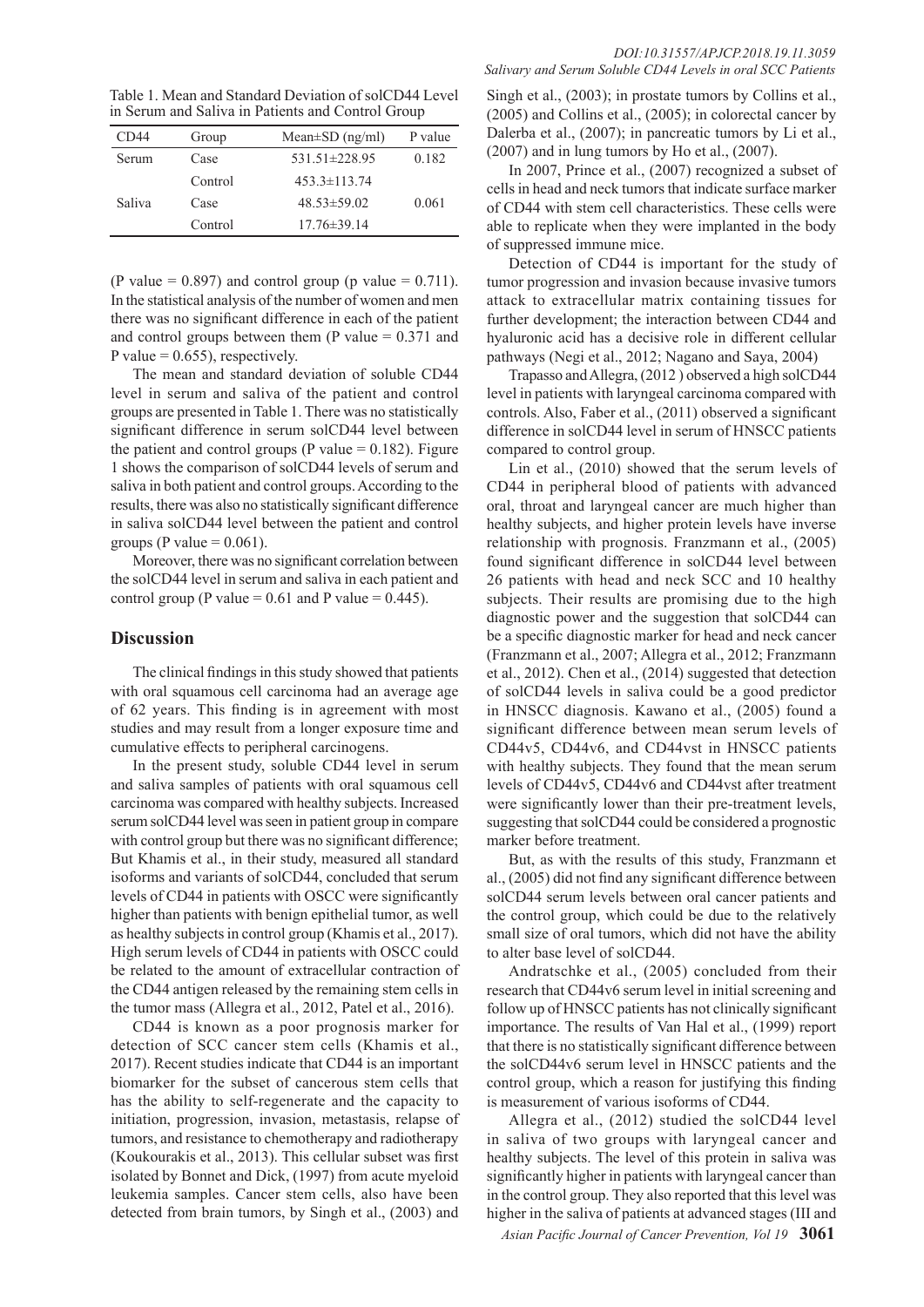#### *Seyed Ali Seyedmajidi et al*

IV) than in the early stages of the disease.

Patel et al., (2011) found that there is an increase in the prevalence of OSCC in women than in men due to an increase in the prevalence of smoking and alcohol consumption, HPV, and increased longevity in women. In the present study, women were 60% of the patients.

Finally, due to the higher serum and salivary levels of solCD44 in OSCC patients compared to healthy subjects, it is suggested that studies be conducted at a wider and larger sample size because it seems to be due to the results of present and other studies, detection of this marker can be a non-invasive, cost-effective, high-specific and sensitive test, like the PSA screening test for prostate cancer and the Pap test for cervical cancer.

With obtained results, it seems that salivary and serum CD44 test holds potential as a screening tool for OSCC. To establish its worth, several objectives must be met:

1) Need to study a larger number of patients for determination the appropriate cutoff point for the salivary and serum CD44 as well as the true sensitivity and specificity

2) Assess the ability to identify early, treatable disease and precancerous lesions

3) Need to control for possible confounding factors including tobacco, alcohol use, and other medical conditions.

In conclusion, determination of solCD44 level in saliva and serum can be a useful method for diagnosis the person's involvement with cancer cells and the cancer in the early stages. But according to the controversial outcomes of past studies, larger and more accurate studies are needed in groups with more cases who are infected with or suspected of being cancer.

#### **Acknowledgements**

The present study is the result of a research project No. 8930223, approved by the Research Council of Babol University of Medical Sciences. The authors would like to thank the Deputy of Research and Technology of Babol University of Medical Sciences for financially supporting the project.

## **References**

- Allegra E, Trapasso S, Sacco A, et al (2012). ELISA detection of salivary levels of Cd44sol as a diagnostic test for laryngeal carcinomas. *J Cancer Sci Ther*, **4**, 330-4.
- Andratschke M, Chaubal S, Pauli C, et al (2005). Soluble CD44v6 is not a sensitive tumor marker in patients with head and neck squamous cell cancer. *Anticancer Res*, **25**, 2821-6.
- Bonnet D, Dick JE (1997). Human acute myeloid leukemia is organized as a hierarchy that originates from a primitive hematopoietic cell. *Nat Med*, **3**, 730-7.
- Chen J, Zhou J, Lu J, et al (2014). Significance of CD44 expression in head and neck cancer: a systemic review and meta-analysis. *BMC Cancer*, **14**, 15.
- Collins AT, Berry PA, Hyde C, Stower MJ, Maitland NJ (2005). Prospective identification of tumorigenic prostate cancer stem cells. *Cancer Res*, **65**, 10946-51.
- Dalchau R, Kirkley J, Fabre JW (1980). Monoclonal antibody to a human leukocyte-specific membrane glycoprotein

probably homologous to the leukocyte-common (L-C) antigen of the rat. *Eur J Immunol*, **10**, 737-44.

- Dalerba P, Dylla SJ, Park IK, et al (2007). Phenotypic characterization of human colorectal cancer stem cells. *Proc Natl Acad Sci U S A*, **104**, 10158-63.
- Faber A, Barth C, Hörmann K, et al (2011). CD44 as a stem cell marker in head and neck squamous cell carcinoma. *Oncol Rep*, **26**, 321-6.
- Franzmann EJ, Reategui EP, Carraway KL, et al (2005). Salivary soluble CD44: a potential molecular marker for head and neck cancer. *Cancer Epidemiol Biomarkers Prev*, **14**, 735-9.
- Franzmann EJ, Reategui EP, Pedroso F, et al (2007). Soluble CD44 is a potential marker for the early detection of head and neck cancer. *Cancer Epidemiol Biomarkers Prev*, **16**, 1348-55.
- Franzmann EJ, Reategui EP, Pereira LH, et al (2012). Salivary protein and solCD44 levels as a potential screening tool for early detection of head and neck squamous cell carcinoma. *Head Neck*, **34**, 687-95.
- Ghantous Y, Abu Elnaaj I (2017).Global incidence and risk factors of oral cancer. *Harefuah*, **156**, 645-49.
- Ho MM, Ng AV, Lam S, Hung JY (2007). Side population in human lung cancer cell lines and tumors is enriched with stem-like cancer cells. *Cancer Res*, **67**, 4827-33.
- Khamis AK, Fouad HA, Raslan HS, et al (2017). Diagnostic and prognostic value of cancer stem cell marker CD44 and soluble CD44 in the peripheral Blood of patients with oral Squamous cell carcinoma. *Open Sci J*, **2**, 1-23.
- Kawano T, Yanoma S, Nakamura Y, et al (2005). Soluble CD44 standard, CD44 variant 5 and CD44 variant 6 and their relation to staging in head and neck cancer. *Acta Otolaryngol*, **125**, 392-7.
- Koukourakis MI, Giatromanolaki A, Sivridis E, et al (2013). High DLL4 expression in tumour-associated vessels predicts for favorable radiotherapy outcome in locally advanced squamous cell head-neck cancer (HNSCC). *Angiogenesis*, **16**, 343-51.
- Li C, Heidt DG, Dalerba P, et al (2007). Identification of pancreatic cancer stem cells. *Cancer Res*, **67**, 1030-7.
- Lin JT, Chang TH, Chang CS, et al (2010). Prognostic value of pretreatment CD44 mRNA in peripheral blood of patients with locally advanced head and neck cancer. *Oral Oncol*, **46**, e29-33.
- Motallebnejad M, Abedi SM, Seyedmajidi M, et al (2014). Evaluation of protective effect of propolis on parotid salivary glands in gamma-irradiated rats. *J Contemp Dent Pract*, **15**, 8-11.
- Nagano O, Saya H (2004). Mechanism and biological significance of CD44 cleavage. *Cancer Sci*, **95**, 930-5.
- Negi LM, Talegaonkar S, Jaggi M, et al (2012). Role of CD44 in tumour progression and strategies for targeting. *J Drug Target*, **20**, 561-73.
- Patel SC, Carpenter WR, Tyree S, et al (2011). Increasing incidence of oral tongue squamous cell carcinoma in young white women, age 18 to 44 years. *J Clin Oncol*, **29**, 1488-94.
- Patel S, Shah K, Mirza S, Shah K, Rawal R (2016). Circulating tumor stem like cells in oral squamous cell carcinoma: An unresolved paradox. *Oral Oncol*, **62**, 139-46.
- Prince ME, Sivanandan R, Kaczorowski A, et al (2007). Identification of a subpopulation of cells with cancer stem cell properties in head and neck squamous cell carcinoma. *Proc Natl Acad Sci U S A*, **104**, 973-8.
- Seyedmajidi M, Shafaee S, Siadati S, et al (2014). Cyclo-oxygenase-2 expression in oral squamous cell carcinoma. *J Can Res Ther*, **10**, 1024-9.
- Seyedmajidi M, Sohanian S, Abbaszadeh H, et al (2017). Astrocyte Elevated gene 1 (AEG-1): A promising candidate